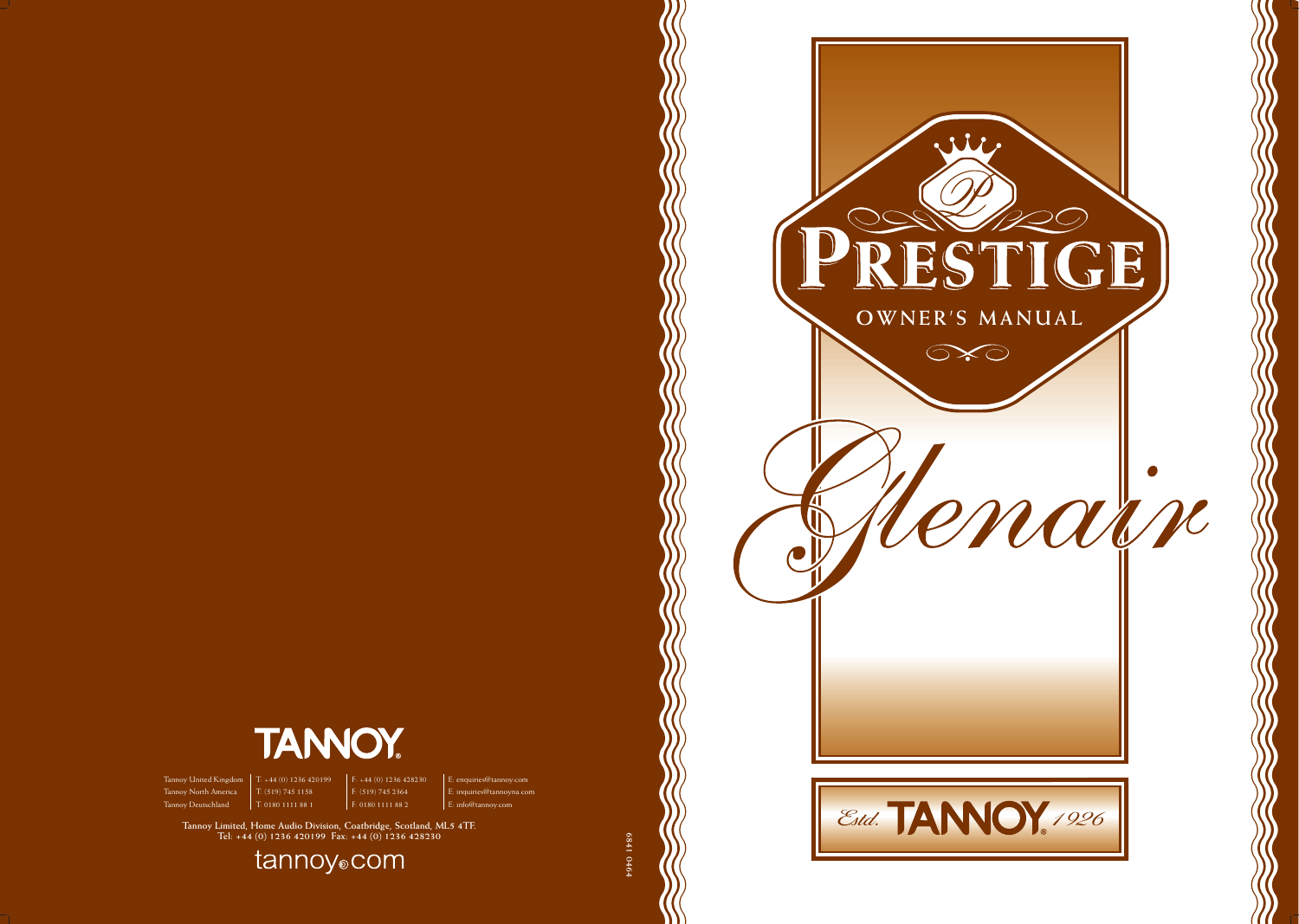

# Tannoy - A Short History

In the early days of broadcasting radio sets needed both low and high voltage DC power and this had to be supplied by batteries. The lead acid batteries commonly used in the radio equipment of the time therefore needed regular recharging.

In London, in 1926, Guy R. Fountain perfected a new type of electrical rectifier with the aim of designing a charger more suitable for use in the home. His rectifier consisted of two dissimilar metals held in a special electrolyte solution; one was Tantalum and the other an alloy of Lead. So successful was this invention that Guy Fountain founded a British company by the name of Tannoy,



Tannoy has always been at the forefront of the communications revolution, developing its own equipment and production technology. The company has built up a fund of knowledge and experience, which has proved invaluable in the development of loudspeakers for an exceptionally wide range of applications. The famous Tannoy Dual Concentric™ loudspeaker driver principle was created and developed under Guy Fountain's direction in the late 1940's. It is still highly regarded by music enthusiasts, recording facilities and broadcast studios, worldwide due to its unique point source dispersion properties. Due to the complex design, where the high frequency unit is mounted behind, and concentrically with, the low frequency unit, the low and high frequencies are fully integrated at source. It is this feature that gives the Dual Concentric<sup>™</sup> driver such unique sound reproduction qualities.

a contraction of the words 'Tantalum' and 'Alloy', and this brand name soon became internationally renowned and highly regarded in all aspects of sound reproduction.

Early experiments with moving coil loudspeakers with DC energised magnets proved to be the company's first foray into the field of loudspeaker technology. A discrete two-way loudspeaker system followed in 1933 and shortly after a range of microphones and loudspeakers capable of high power handling. These developments led the company to become world famous in the field of public address and sound distribution, with countless prestigious installations completed in subsequent decades. So much so that the Oxford English Dictionary adopted the word Tannoy as the generic term for a PA system.

Guy Fountain retired in 1974 but the Tannoy Company maintains his philosophy and, as such, remains dedicated to the accurate and realistic reproduction of music for those enthusiasts and audio professionals around the world.

The Tannoy Research and Development team has continued to refine the innovative Dual Concentric™ principle. Using the latest design and material technologies, with sophisticated circuit techniques in crossover design; Tannoy has produced a loudspeaker system with superb reproductive capabilities and exceptionally wide dynamic range.

### Initial Positioning

Screw the four carpet piercing cones to each cabinet to ensure stability and best sound quality. These are designed to avoid damage to the carpet, but for bare wooden floors, they should rest on the metal cups provided.

2 **3** includes low loss inductors and special audio grade capacitors. Subseteded and special audio grade capacitors. Generally an amplifier of higher power that is running hard, but free of distortion, will do less damage to the loudspeaker than a lower power amplifier continually clipping. Remember also that a high powered amplifier running at less than 90% of output power generally sounds a great deal better than a lower powered example struggling to achieve 100%. An amplifier with insufficient drive capability

**FANNOY** 

Locate the loudspeakers so that the favourite listening position is approximately 15 degrees \_from the axes of the cabinets. The axes of both cabinets should intersect at a point slightly in front of the listening position. Remember that the proximity of the loudspeakers to walls and corners will affect the sound. Some experimentation will probably be needed to fine-tune the stereo image depth and low frequency sound quality. Close-to-wall positions - and room corners more so - have the effect of increasing very low frequency sound energy. Reflective adjacent walls may upset the stereo image by causing unwanted reflections.

The loudspeakers are designed to be used at least 1m from any sidewall or reflective surface and at least 0.5m away from a rear wall. Only in this position will their exceptional stereo image depth capabilities be realised.

Unpacking Instructions

After opening the carton and folding the end leaves out of the way, remove the packing cushion to reveal the plinth and bottom of the loudspeaker. Locate the bag containing the four mounting cones and cups. Turn the loudspeaker over so that the cabinet now stands on the floor inside the carton. Lift the carton upwards to reveal the loudspeaker.

Examine all packing material and inspect the carton for signs of external damage. If there is evidence of excessive mishandling in transit, resulting in damage to the loudspeaker, inform the carrier and supplier immediately. Always keep the packing in such circumstances for subsequent examination.

Tannoy strongly suggests that you store the complete packaging set for possible future use.



# The Glenair

In combining the best of traditional crafts with the latest production and design skills, Tannoy presents the Glenair loudspeaker. The Glenair embodies the Tannoy philosophy and brings a fresh modern approach to our Prestige range of loudspeakers. Cabinets incorporating selected hardwoods are hand finished to a standard that is unsurpassed. The Glenair is a truly special loudspeaker. The high performance driver is the latest version of our famous 15" Tannoy Dual Concentric™, and includes a multi-fibre paper pulp cone and fabric surround for natural midrange and well defined bass. The high frequency section incorporates Tannoy Tulip Waveguide™ technology, giving a true to life performance. The driver is installed in a damped birch-ply cabinet with cherry veneers and solid wooden mouldings. Silver-plated Van den Hul wiring is used throughout to minimize losses and improve clarity. The carefully optimized crossover includes low loss inductors and special audio grade capacitors.

Amplifier Matching

Consult the product specification page as this clearly shows the acceptable power range for amplifier matching to your speakers. The high peak power handling of Tannoy loudspeakers permits responsible use with more powerful amplifiers - please read the Warranty.

As with all loudspeaker systems, the power handling is a function of voice coil thermal capacity. Care should be taken to avoid overdriving any amplifier, as this will cause output overload resulting in 'clipping' or distortion within the output signal. This, if done for any extended period, will cause damage to the speakers.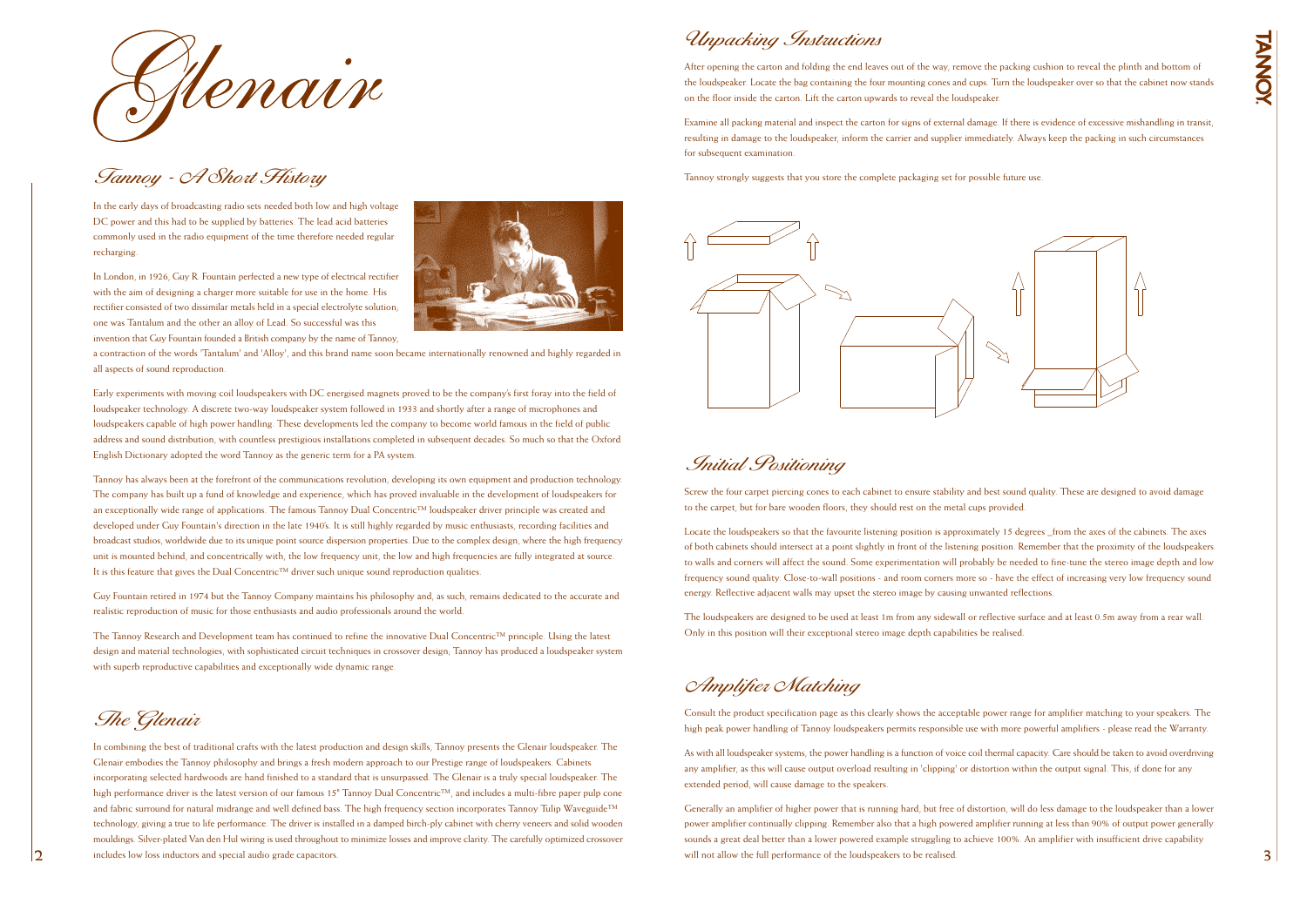**TANNOY** 

To avoid potential damage to your loudspeaker, ensure that the amplifier is switched OFF prior to connecting or disconnecting any cables. Before switching on double check that all connections are secure and that polarity is correct.

#### **CONNECTION IN SINGLE WIRE MODE**

- Without removing the link plates on the terminal panel, start with the red (positive) lead. Fit this into the red (positive) high frequency (HF) terminal on the loudspeaker. To do this, loosen the terminal nut sufficiently to allow insertion of the cable and then re-tighten the terminal nut finger-tight.
- The cable at the other end of the lead should be connected to the red (positive) terminal on the amplifier.
- Repeat this operation for the black (negative) HF terminal, and connect to the black (negative) terminal on the amplifier.
- Repeat the whole operation for the other loudspeaker.

Choosing the HF terminals for single wire mode has been found to give the best sound quality.

Technically, we recommend two-core cable with cross section area not less than 1.5 square millimeters (1.5mm<sup>2</sup>) for cable runs of up to 3 metres. For longer lengths you will require to use cable with a minimum cross sectional area of 2.5 square millimetres (2.5mm<sup>2</sup>). In addition always keep the cable runs the same length for each speaker.

> Select a signal source, such as a CD player; switch on the amplifier and slowly turn up the volume control to check that both loudspeakers are reproducing bass and treble information.

# Connecting your Loudspeakers

Always use the best quality of cable available within your budget. High quality audio signals passing from the amplifier to the loudspeaker are unusual in their demands on the cable. Wide dynamic range and frequency bandwidth information has to coexist with the ability to transmit peak currents of at least 10 amps, without incurring any loss or signal impairment. This explains why the sound quality of the information reproduced by the loudspeakers is so dependant on the physical properties of the cables connecting them to the amplifier.

Cable construction can affect the sound quality. Be prepared to experiment to find a cable that suits your ear and audio system. We do not recommend the use of braided (Litz) or coaxial cables as these have a high capacitance that may affect the stability of certain amplifiers.

# Cable Choice

Nenain

In order to take advantage of the driver earthing feature within Glenair and to optimise performance further, use a shielded or screened loudspeaker cable. The screening termination should be connected to the earth or 'ground' (green) terminal on the loudspeaker and to the ground or earth connection on the amplifier.

Alternatively if you are not using a screened loudspeaker cable but wish to utilise the earthing facility, run a single cable between the earth or 'ground' (green) terminal on the loudspeaker to the earth (ground) connection on the amplifier.

### Terminal Panel



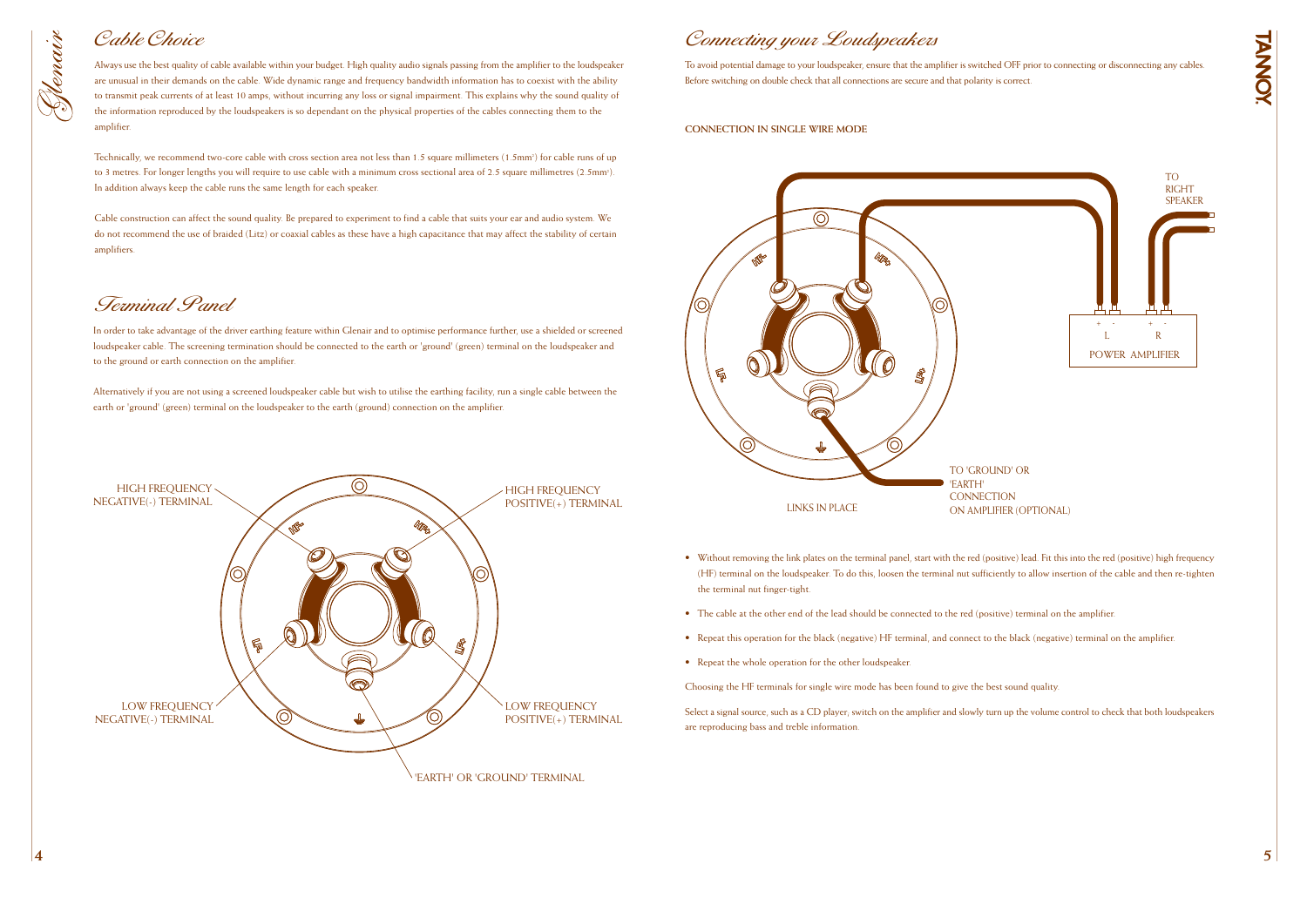HANNA

#### **CONNECTION IN BI-WIRE MODE**

Please note in bi-wire mode that the link plates should first be removed.

- Be sure that the amplifier is switched OFF and then prepare the two sets of cabling for each 'side' of the system separately. Measure and cut four lengths of cable, two per speaker. Label two of the cable lengths Left LF and Left HF (low frequency and high frequency) then repeat this process for the right pair.
- If your amplifier is not equipped with separate output terminals for bass and treble information then, at the amplifier end of the cables, twist the Left LF+ (positive) and the Left HF+ (positive) together. Connect these to the amplifier Left channel positive terminal marked + (plus) or coloured red.

• Repeat this process to connect the right hand loudspeaker to the amplifier right channel output, once again ensuring that polarity is correct throughout.

Twist the Left LF- (negative) and the HF- (negative) cables together and connect them to the amplifier Left channel negative terminal marked - (minus) or coloured black. At the loudspeaker end connect the cables labeled Left LF+ and Left LF- to the left hand loudspeaker LF terminals, ensuring that you note the polarity markings on the cable sheathing.

Then proceed to connect the Left HF+ and Left HF- to the HF terminals on the same loudspeaker.

Switch the amplifier on with the volume control set at its lowest setting. Select a favourite source and slowly turn up the volume to a low level. Check that bass and treble information is being reproduced from both speakers- if not, switch off the amplifier and recheck the connections.

VO)  $\mathbb{F}/$ TO 'GROUND' OR 'EARTH' **CONNECTION** ON HIGH **FREQUENCY** AMPLIFIER (OPTIONAL)



**CONNECTION IN BI-AMP MODE**

Bi-Amping extends the principle of bi-wiring one stage further. In this connection option separate power amplifiers are used for bass and treble signals in each loudspeaker. Four mono (or two stereo) amplifiers of the same type are required for a stereo pair of loudspeakers.

Ensure that the cable links between the loudspeaker terminals are removed or amplifier damage may result and that correct polarity is maintained throughout.

If two stereo amplifiers are used, it is recommended that one amplifier supply bass information to left and right loudspeakers and the other, the treble information.

Avoid potential damage to your amplifier - ensure that all connections are secure and the polarity is correct in all wiring.

### **CONNECTION OF EARTH OR 'GROUND' LEAD**

To optimise performance further, use a shielded or screened loudspeaker cable. The screening termination should be connected to the earth or ground (green) terminal on the loudspeaker and to the ground or earth connection on the amplifier.

Alternatively if you are not using a screened loudspeaker cable but wish to utilise the earthing facility, run a single cable between the earth terminal on the loudspeaker and the amplifier.

LINKS REMOVED

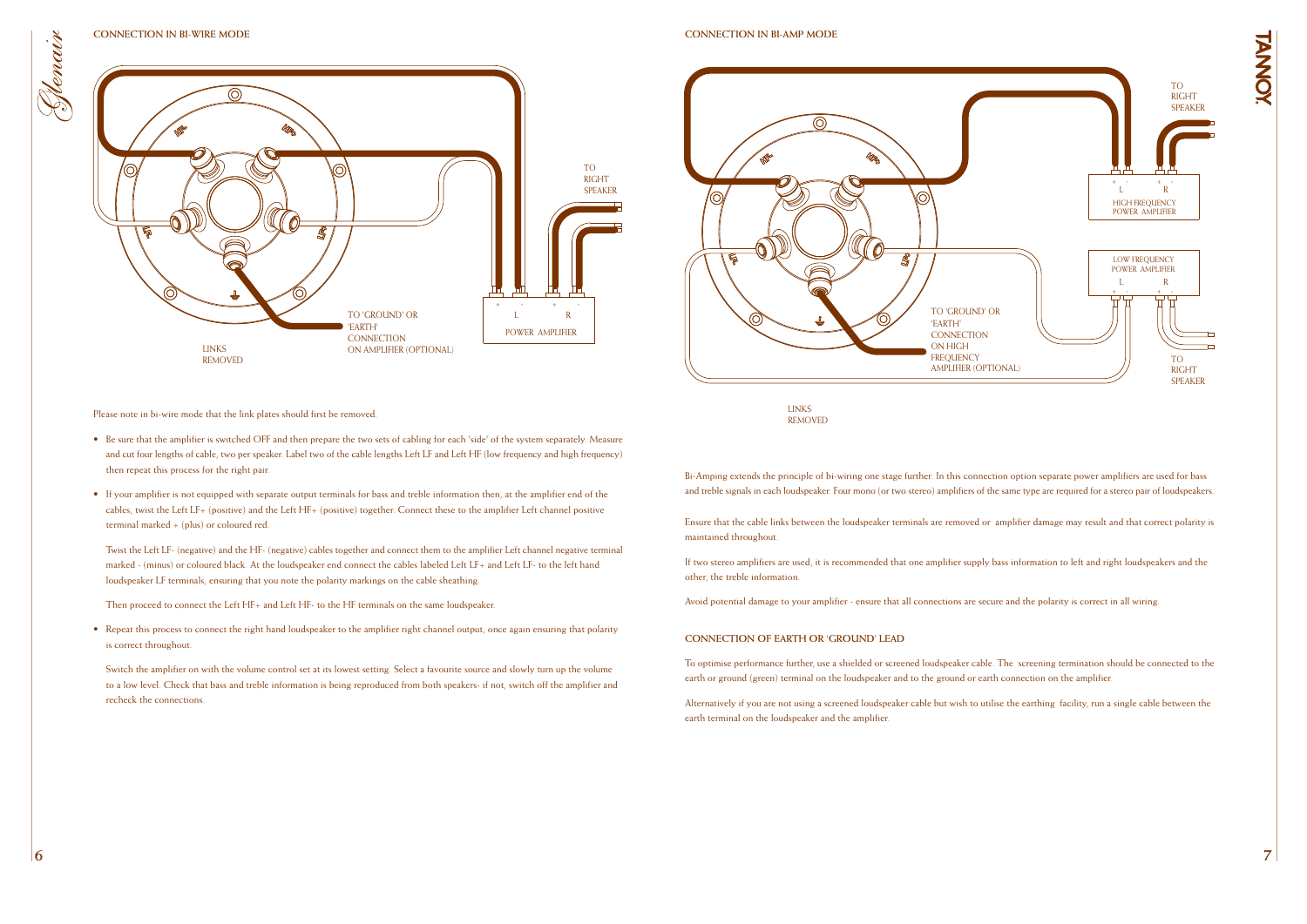Special acoustically transparent cloth is used in the grille assembly. However for the very best performance, you may wish to remove the grilles.

To do this, unscrew the brass knob from the rear of the cabinet, and screw it into the threaded insert at the bottom of the grille assembly. Pull gently outwards and lower the grille, so that it clears the lip at the top of the cabinet.

### Grille Removal



Loudspeaker drive units contain large magnets. These are capable of generating a substantial magnetic field extending a considerable distance beyond the sidewalls of the speaker enclosure. This field can cause picture distortion if the speakers are placed too close to a CRT television or monitor.

For this reason, Glenair should be placed no closer than 1.5m to a television or monitor.

Proximity to Televisions & Monitors

Like all loudspeakers, the drive unit in your Tannoy Glenair a while to reach optimum performance, as the stresses in the materials relax - especially in the suspension system. For this reason, it is beneficial to run the system at fairly high levels at normal room temperature, for approximately 20 hours to achieve best results.

Running In

One of the unique advantages of the Tannoy Dual Concentric™ principle is that the low and high frequency sound radiation is generated on the same axis. The high frequency unit is mounted behind, and concentrically with, the low frequency unit. High frequency sound radiates from the centre of the low frequency unit through a carefully designed high frequency exponential horn. Low and high frequencies are therefore fully integrated at source. It is this feature that gives the Dual Concentric™ driver such unique sound reproduction qualities.

**8 b** to ensure a smooth transition at the crossover point. compliance and linearity at large excursions. The cone piston is driven by a high power motor system consisting of a single layer copper ribbon coil suspended in a precision magnetic air gap. The coil is wound with a special high temperature adhesive system and individually cured to ensure reliable operation at high peak power inputs. The shape of the low frequency cone is arranged to provide optimum dispersion of audio frequencies at both the high and low ends of the spectrum. The cone flare continues the high frequency horn profile to ensure a smooth transition at the crossover point.

There are other significant benefits. The high frequency unit does not obstruct the low frequency unit in any way (a unique feature when compared with other so called coaxial systems). Polar dispersion of sound is symmetrical in both horizontal and vertical planes. By careful crossover network design the virtual acoustic sources of the high and low frequency units can be made to occupy the same point on the axis. Therefore the total sound appears to emanate from a single point source located slightly behind the drive unit. This means that the loudspeakers, when fed from a high quality stereo source, can recreate a full and accurate stereo image.

Tannoy Dual Concentric™ Drive Unit

The low frequency section of the Dual Concentric™ driver has exceptional power handling and dynamic range. The low frequency cone piston is produced from selected multi-fibre paper pulp. This is specially treated to absorb internal resonance modes.

The treated fabric surround is designed to correctly terminate the moving cone and provide optimum

The Low Frequency Section

The high frequency driver consists of a wide dynamic range compression unit giving superb transient performance with a smooth uncoloured response. The compression unit feeds acoustic power through a phase compensating device, the Tannoy Tulip Waveguide tm, to the throat of the acoustic horn. This horn provides an acoustic impedance transformation to match the compression unit radiation into the listening environment.

A aluminium alloy diaphragm, formed by a specially developed process, produces a piston with a very high stiffness to mass ratio. Optimum molecular grain structure gives long-term durability. A low mass precision single layer copper clad aluminium coil provides the driving force for the diaphragm, energized by a powerful ferrite magnet system. A copper pole piece cap ensures Eddy Current losses are minimized, thus reducing non linear distortion. A damped acoustic cavity controls the compression driver response and ensures further correct acoustic impedance matching to the horn throat.

The High Frequency Section

During the design of the crossover network the acoustic, mechanical and electrical interactions of the high and low frequency sections have been fully analysed. The crossover is therefore an integral part of the design of the system. The crossover network provides complex equalisation in both amplitude and phase for each section and fully integrates the response at the crossover point.

All components are high precision, low-loss and thermally stable. Very high quality audio grade polypropylene capacitors are used for the high frequency feed. Air-cored and large laminated iron core inductors avoid saturation effects. The components are laid out to minimise inter component coupling and are placed well away from the driver magnetic field. Top quality silver-plated van den Hul wiring is used for the low frequency section, while Acrolink 6N ultra high purity copper wire is used for the high frequency wiring.

The complementary design of crossover and drive units means that the loudspeaker system as a whole behaves as a minimum phase system over the audio band and therefore the acoustic sources of the high and low frequency sections are aligned in time and space to ensure accurate reproduction of stereo images.

### The Crossover Network

Our hearing mechanism locates natural sound sources with great accuracy by using the naturally occurring phase differences (or arrival times) at middle frequencies, and intensity differences at higher frequencies, between each of our ears. Naturally occurring sounds pass through the air to the ears at constant speed (345 metres/second or 1132 feet/second). All frequencies travel at the same speed and therefore a frequency independent time delay is associated with the distances involved. (The familiar time delay between a flash of lightning and the associated clap of thunder is an example). Human hearing relies on the constant nature of the time delay with the intensity to locate natural sounds accurately. A pair of Glenair loudspeakers can uniquely reconstruct stereo images and provide excellent localisation of recorded sounds. The Tannoy Dual Concentric™ driver principle ensures that the source of sound at high frequencies is one the same axis as the source of sound at low frequencies.

The careful design of crossover network complements the drive unit to provide a coincident sound source at frequencies where the human ear derives phase information for localisation. The loudspeaker system exhibits a time delay response that is in essence independent of reproduced frequencies. In addition, the amplitude (or intensity) response is linear, smooth and consistent. This provides the correct intensity information to recreate the original sound stage.

A Note on Auditory Perception